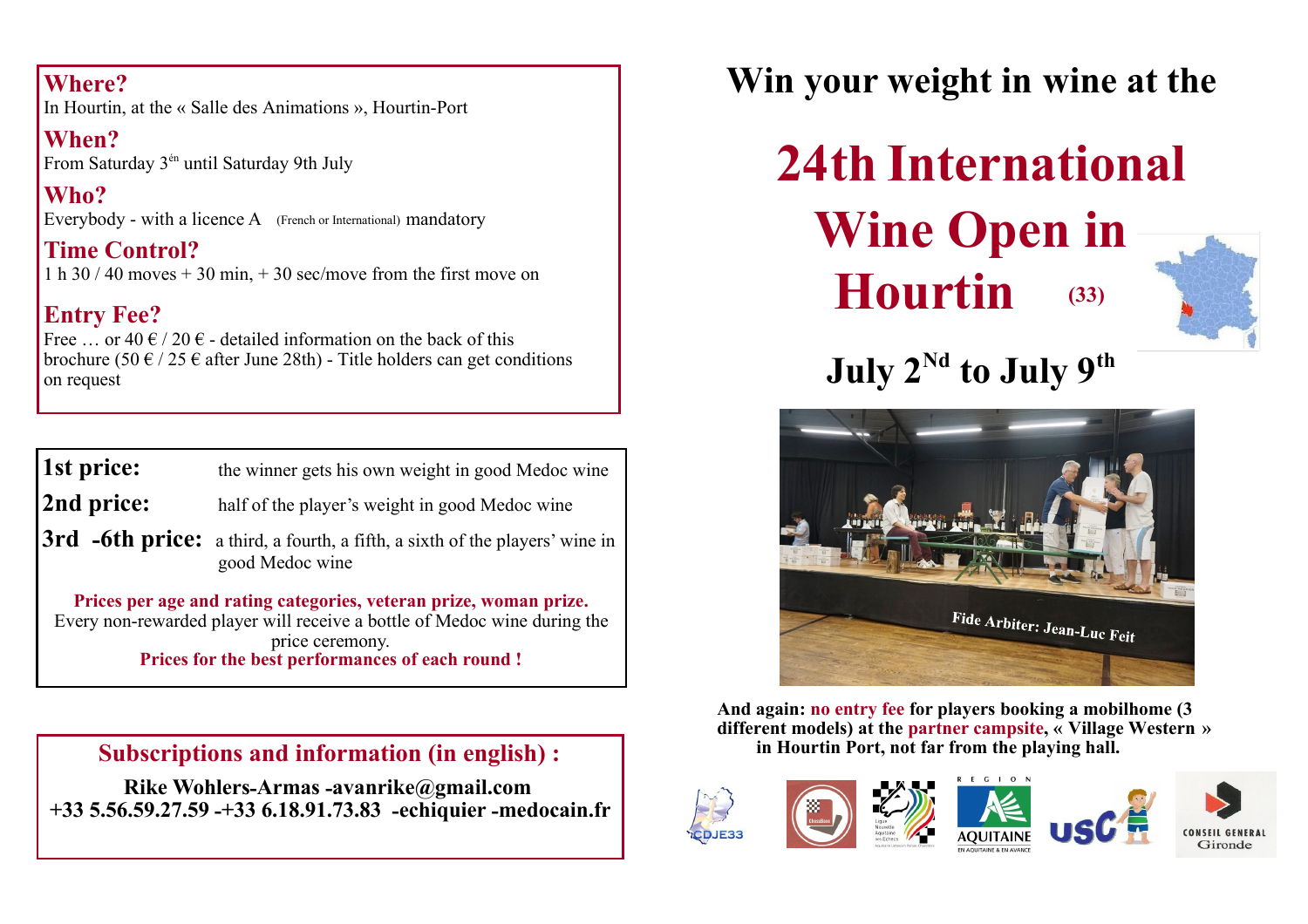#### **Schedule**

| <b>Registration:</b> | Saturday July 2nd until 5:30 pm   |
|----------------------|-----------------------------------|
| <b>Round 1:</b>      | Saturday <b>July 2nd</b> at 6 pm  |
| <b>Round 2:</b>      | Sunday <b>July 3rd</b> at 4 pm    |
| <b>Round 3:</b>      | Monday July 4th at 10 am          |
| <b>Round 4:</b>      | Monday <b>July 4th</b> at 4 pm    |
| Round 5:             | Tuesday July 5th at 2 pm          |
| Round 6:             | Wednesday <b>July 6th</b> at 4 pm |
| Round 7:             | Thursday <b>July 7th</b> at 2 pm  |
| <b>Round 8:</b>      | Friday July 8th at 4 pm           |
| Round 9:             | Saturday July 9th at 9 am!        |
|                      |                                   |

**Weighing + Price Ceremony around 3 pm**

*The terribly early start of the last round will allow players to leave right after the price ceremony for other tournaments, for example CONDOM*

The 4 star Camping **Village Western**, in walking distance to the playing hall, offers locations for all tastes, from the unusual tipi to the classic mobilhome… AND:



**FREE Subscription**  For all players renting a mobilhome (3 models) in **HOURTIN** at the **Village Western**, our exclusif partenaire, in walking distance to the playing hall! (Details next page)

**+33 (0)5.56.09.10.60 www.village-western.com village-western@orange.fr**



#### **Hourtin**

and Carcans-Maubuisson share the largest natural freshwater lake entirely situated in France: it spreads over 5700 ha in an inland sea (18 km long and 4 to 5 km wide).

Activities on the lake: windsurfing, sailing, kayak, water skiing... Or even wakebord, kitesurf, stand-up paddle;

**The hardest is to choose!**

**Other assets**of our little town:

- The ocean

- The pretty village with its markets
- A preserved natural environment, like for example the Contaut lagoona
- Fishing

- 1h away from Bordeaux and from the basin of Arcachon, with the Pyla dune, the highest sand dune in Europe!

- Close to some of the most prestigious Médoc Wine Châteaux

#### **Registration to the 24th MEDOC Wine Open**

**Online** on our website

#### **https://echiquier-medocain.fr/inscription/**

or by bank transfer, please mention you name, adress, mail and Rating

IBAN: FR76 1558 9335 5207 4141 3634 045 BIC: CMBRFR2BARK

If you rent a mobilhome at the Village Western, the registration fee (for max 3 adults or 6 youngsters) will be deducted from the amount of the location. If possible, please register in the same time players who want to share a mobilhome. Please see next page for details (only in french)

**Questions?** www.echiquier-medocain.fr/open-des-vins or +33(0)5.56.59.27.59